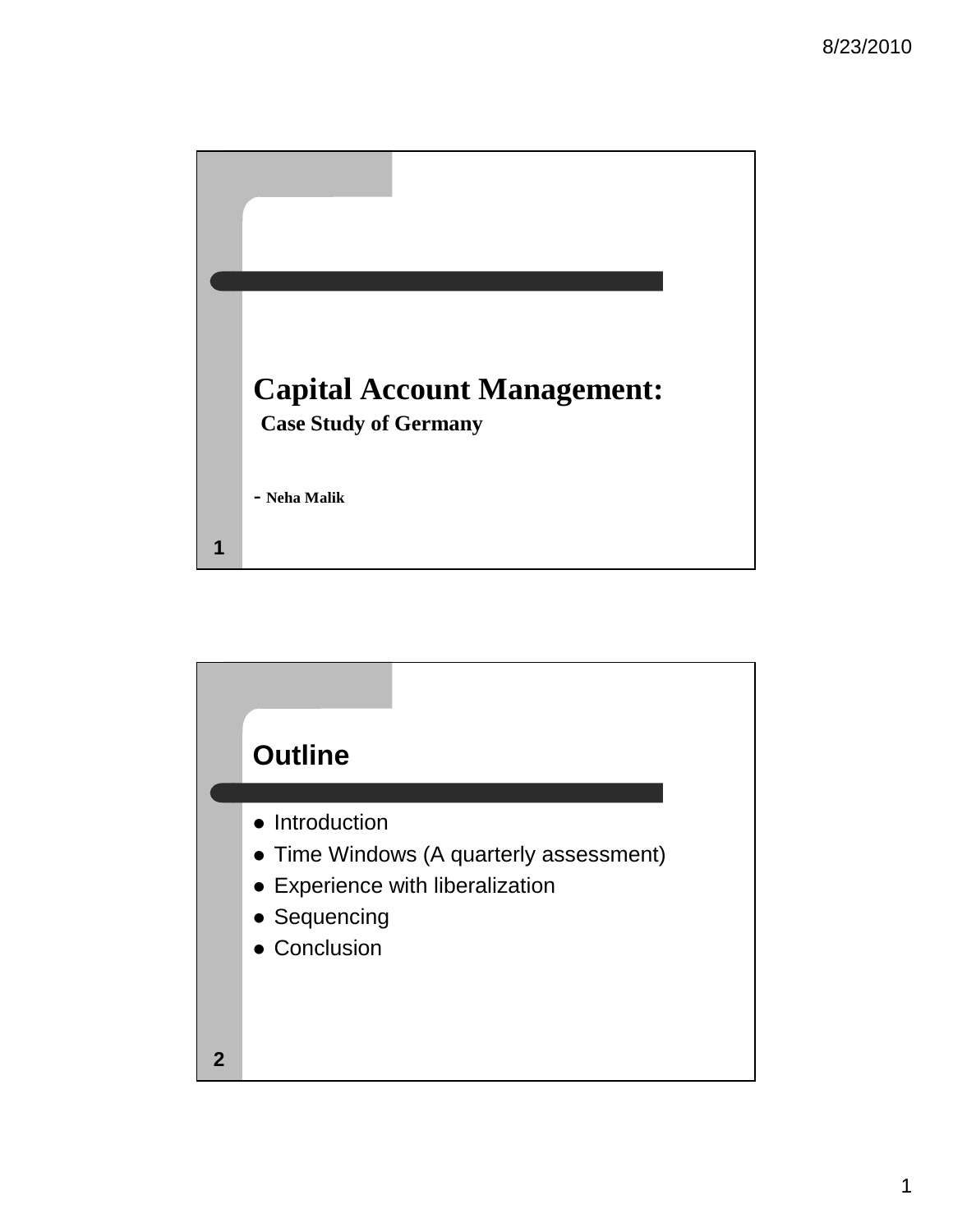

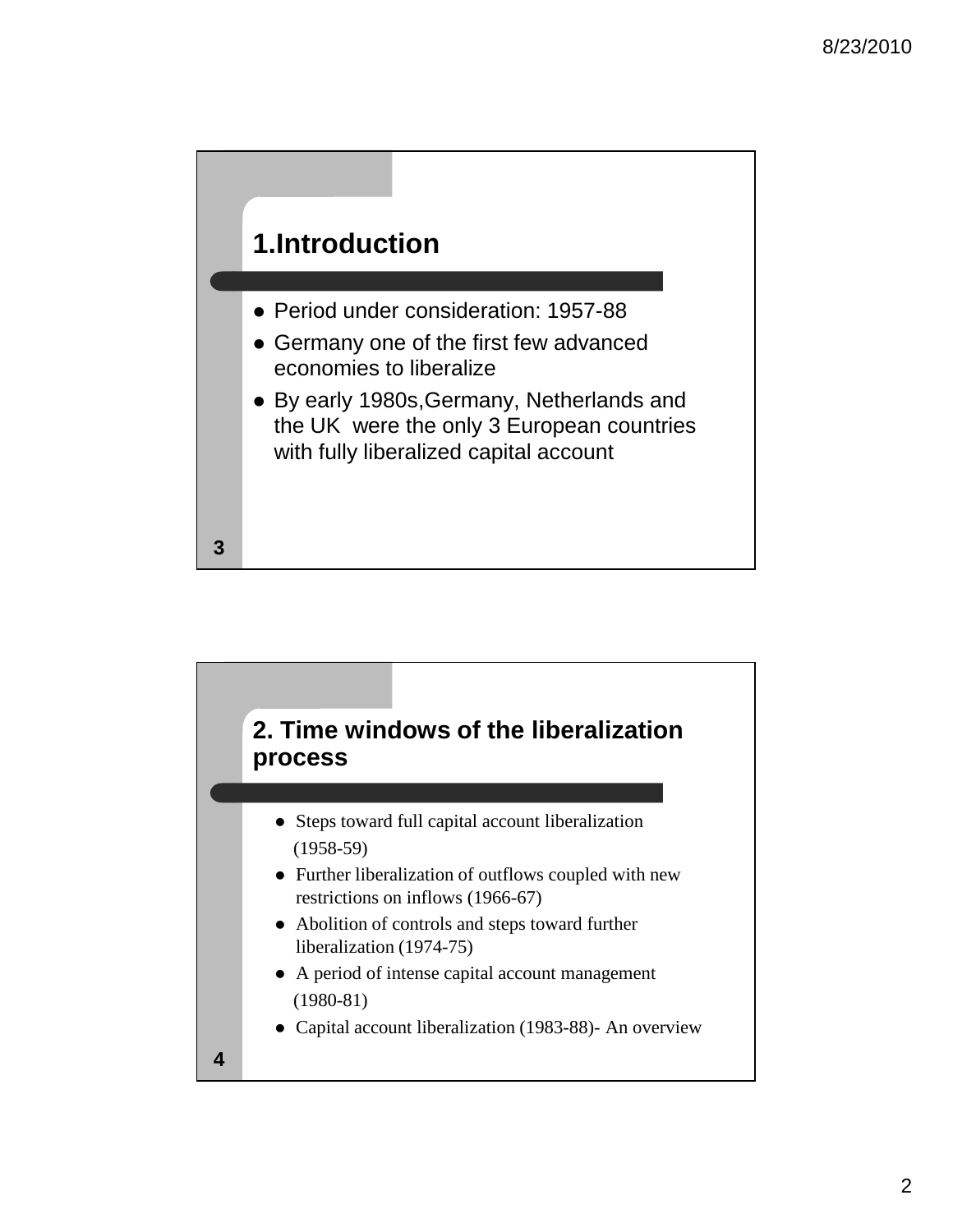

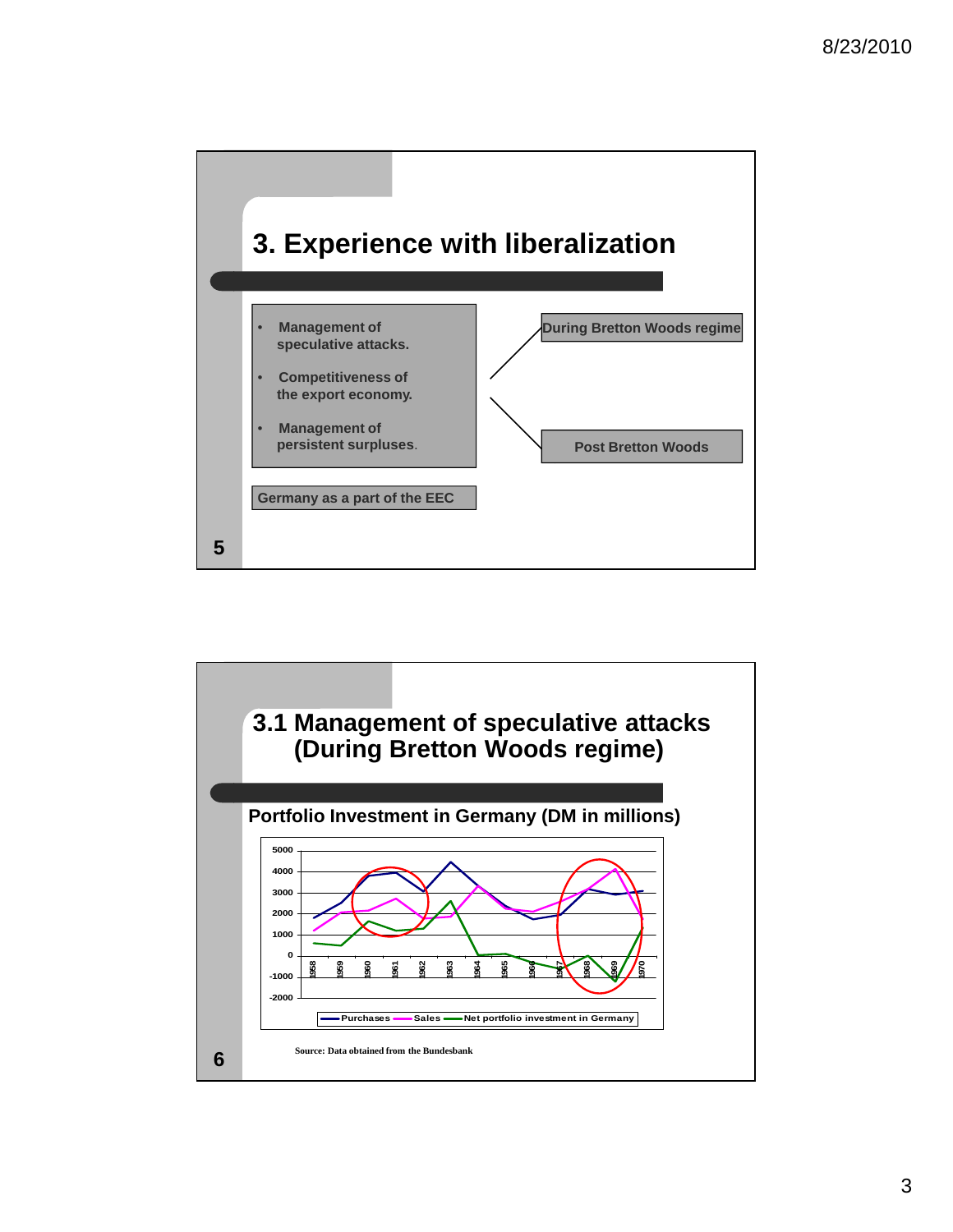## **3.1 Management of the speculative attacks (During Bretton Woods regime)**

## • Management flawed

- -Bundesbank's prime focus – exchange rate management
- conflict between monetary and fixed exchange rate management
- $\bullet$  Imposition of capital controls  $$ e.g. minimum reserve requirements, Bardepot restrictions
- Inflation continued to be high
- Revaluation in 1961 and 1969
- Monetary management overpowered exchange rate management

**7**

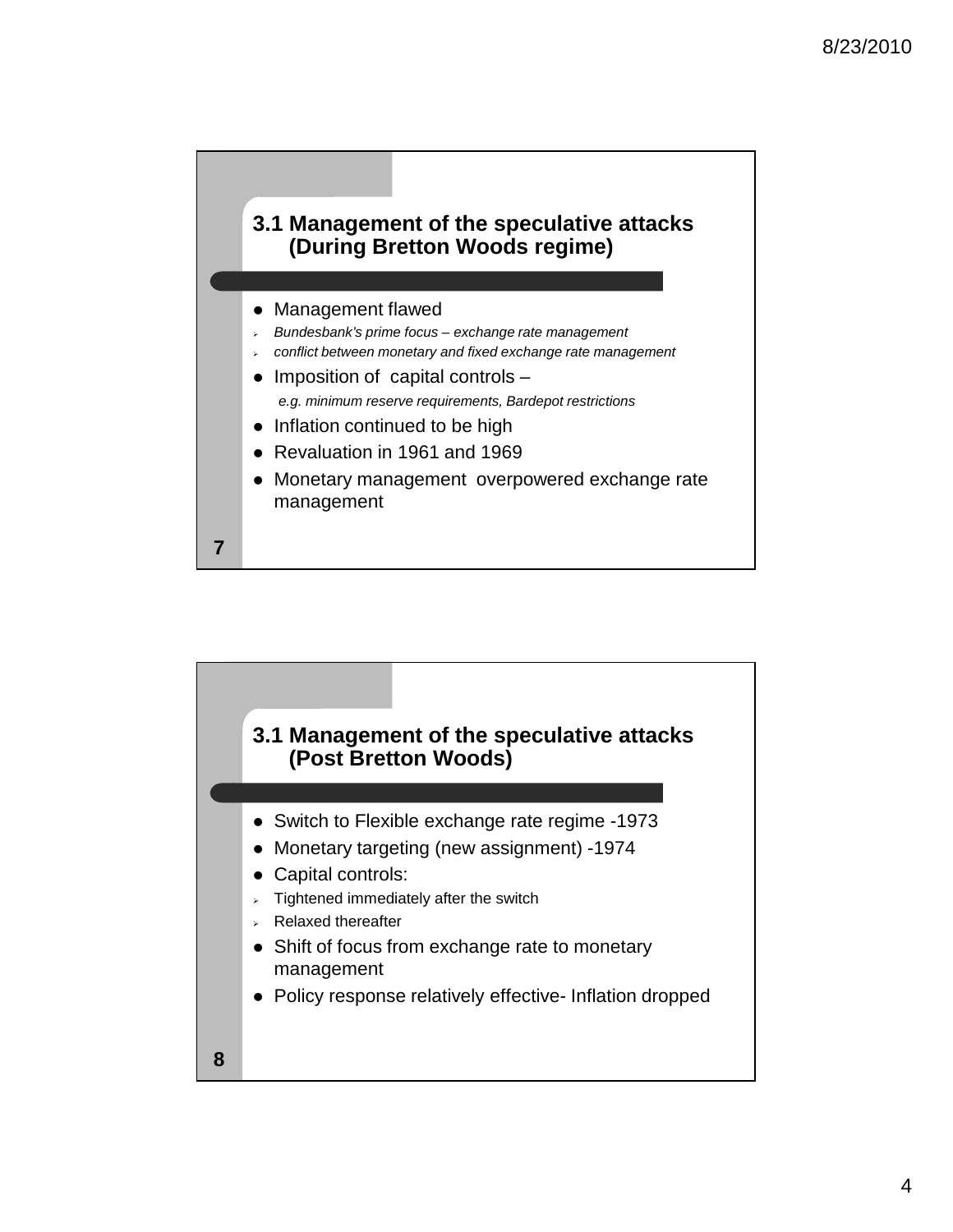

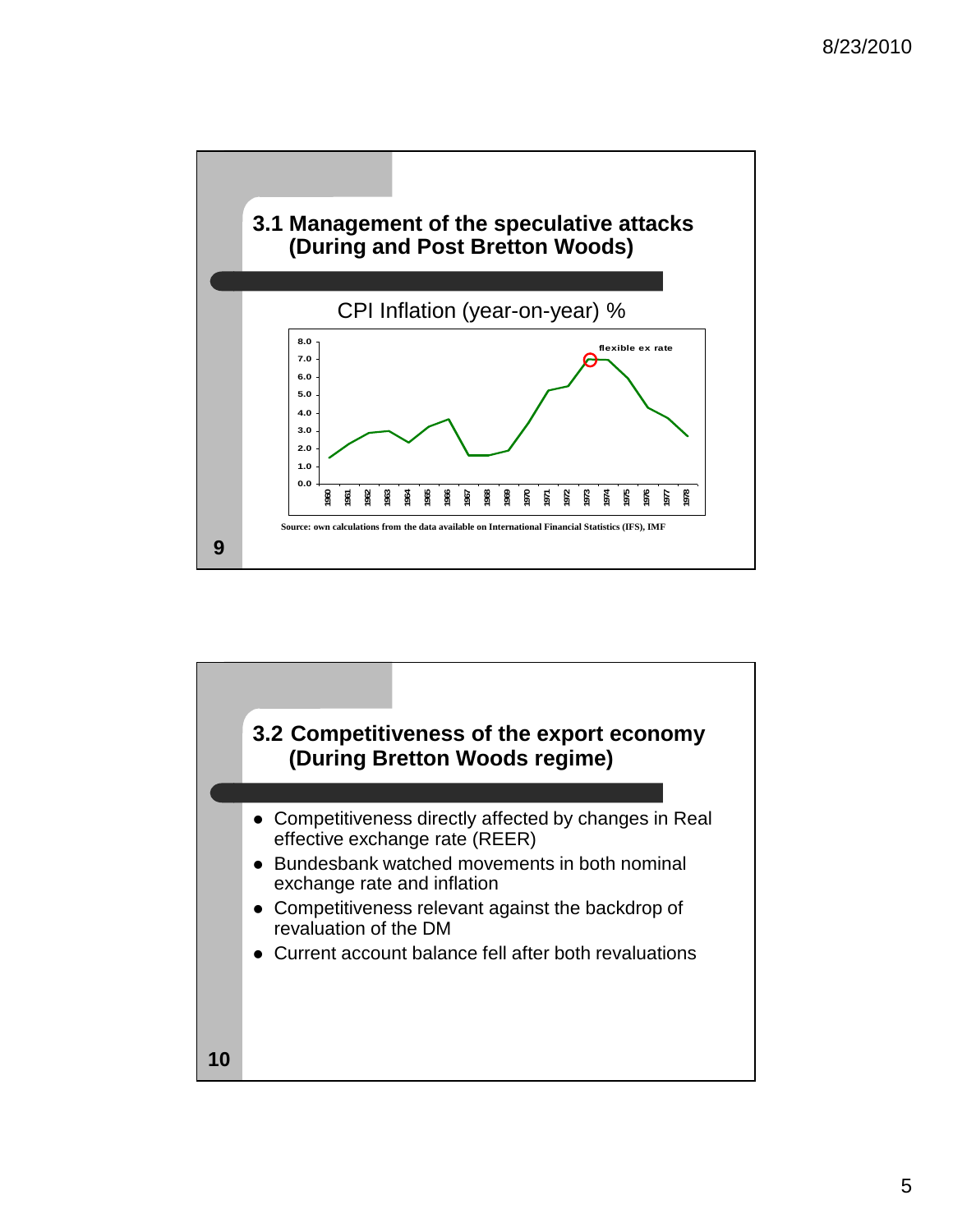

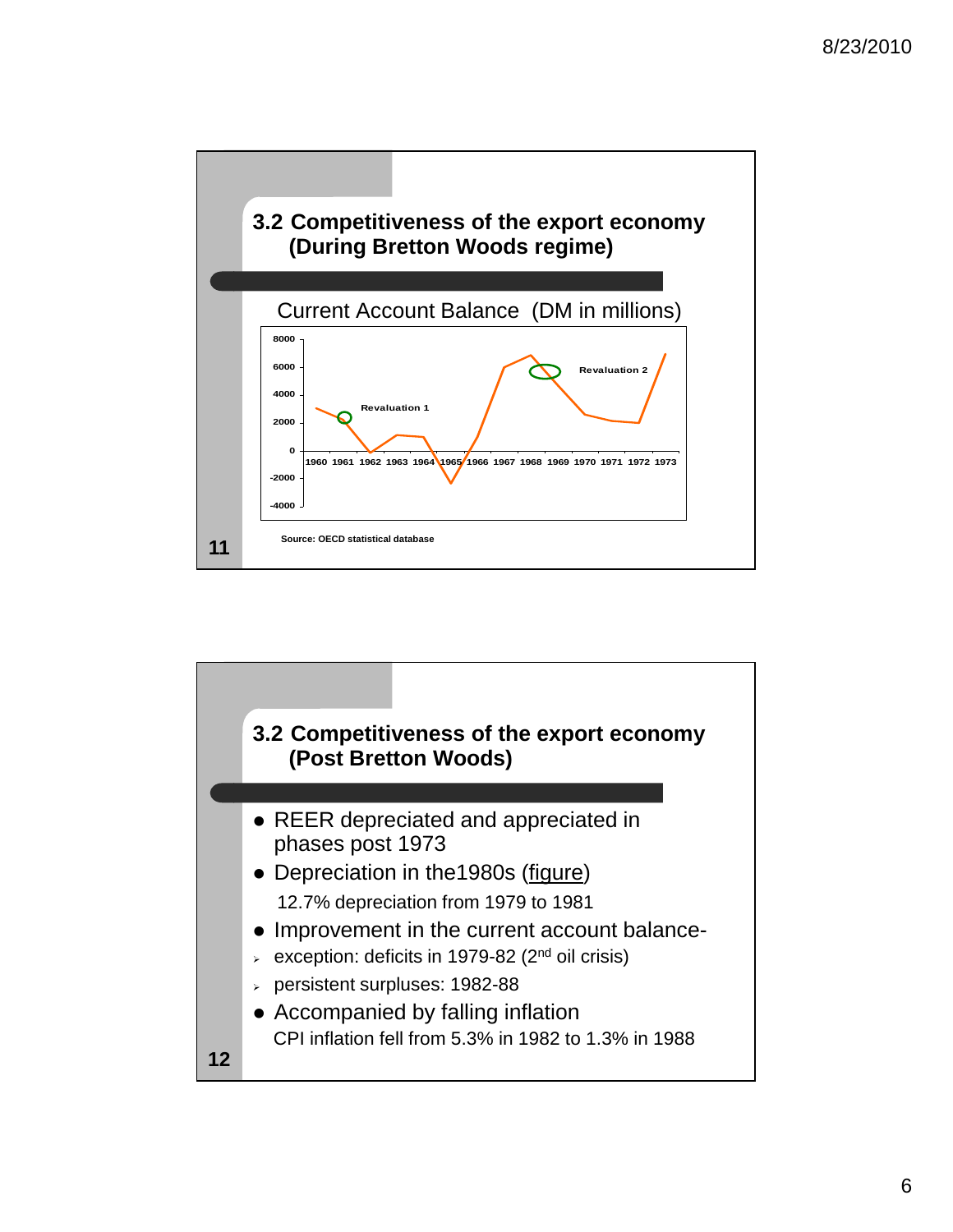

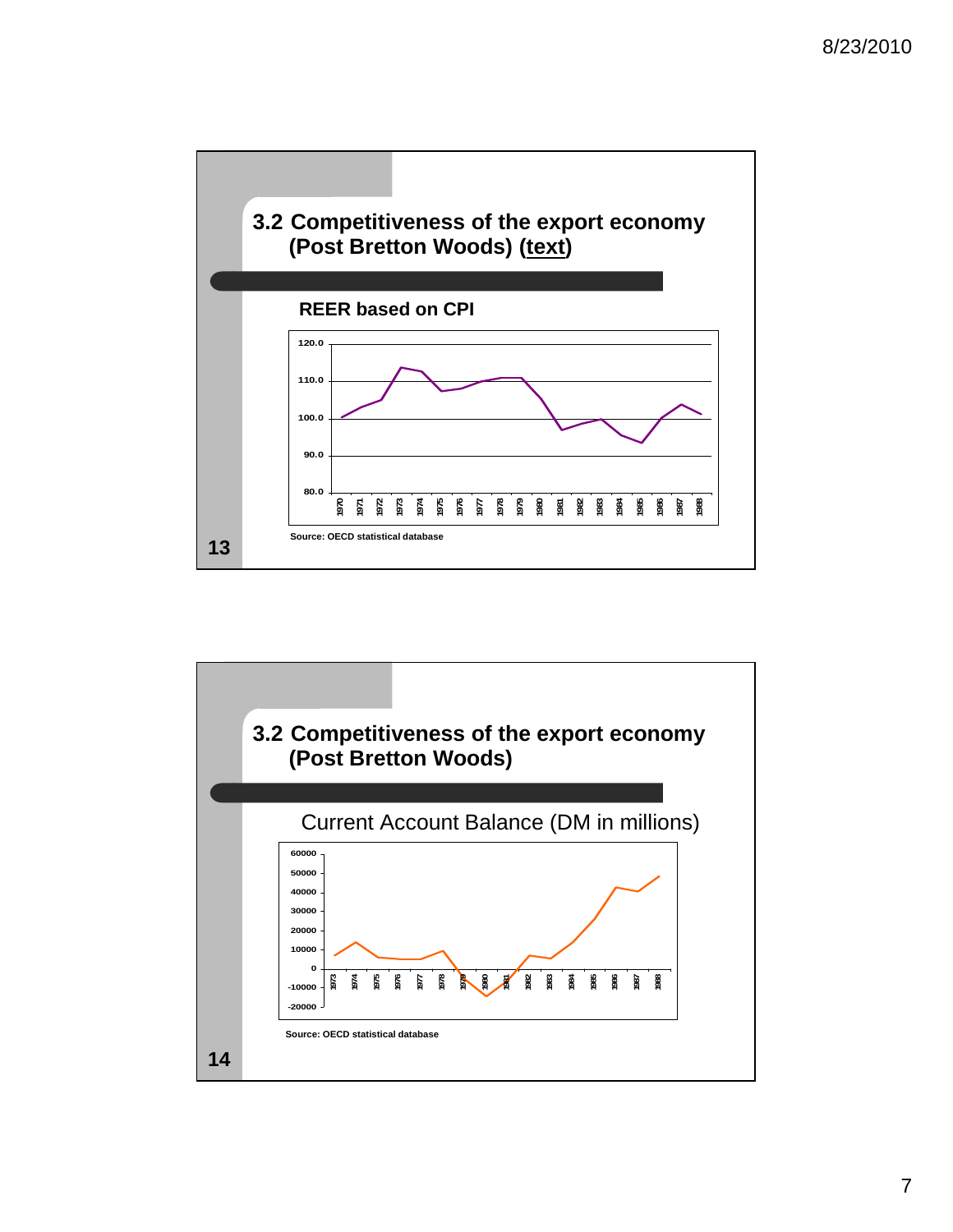



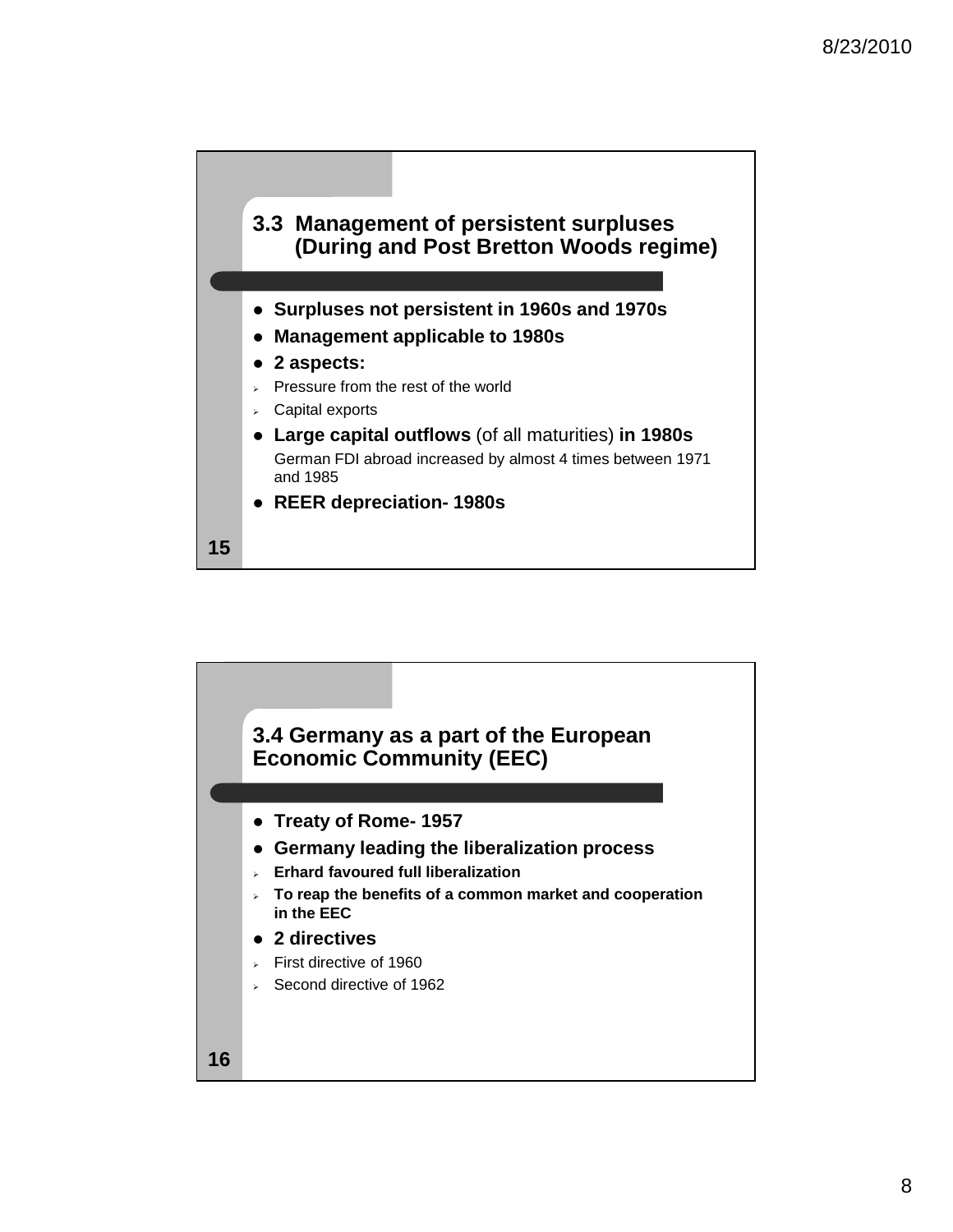